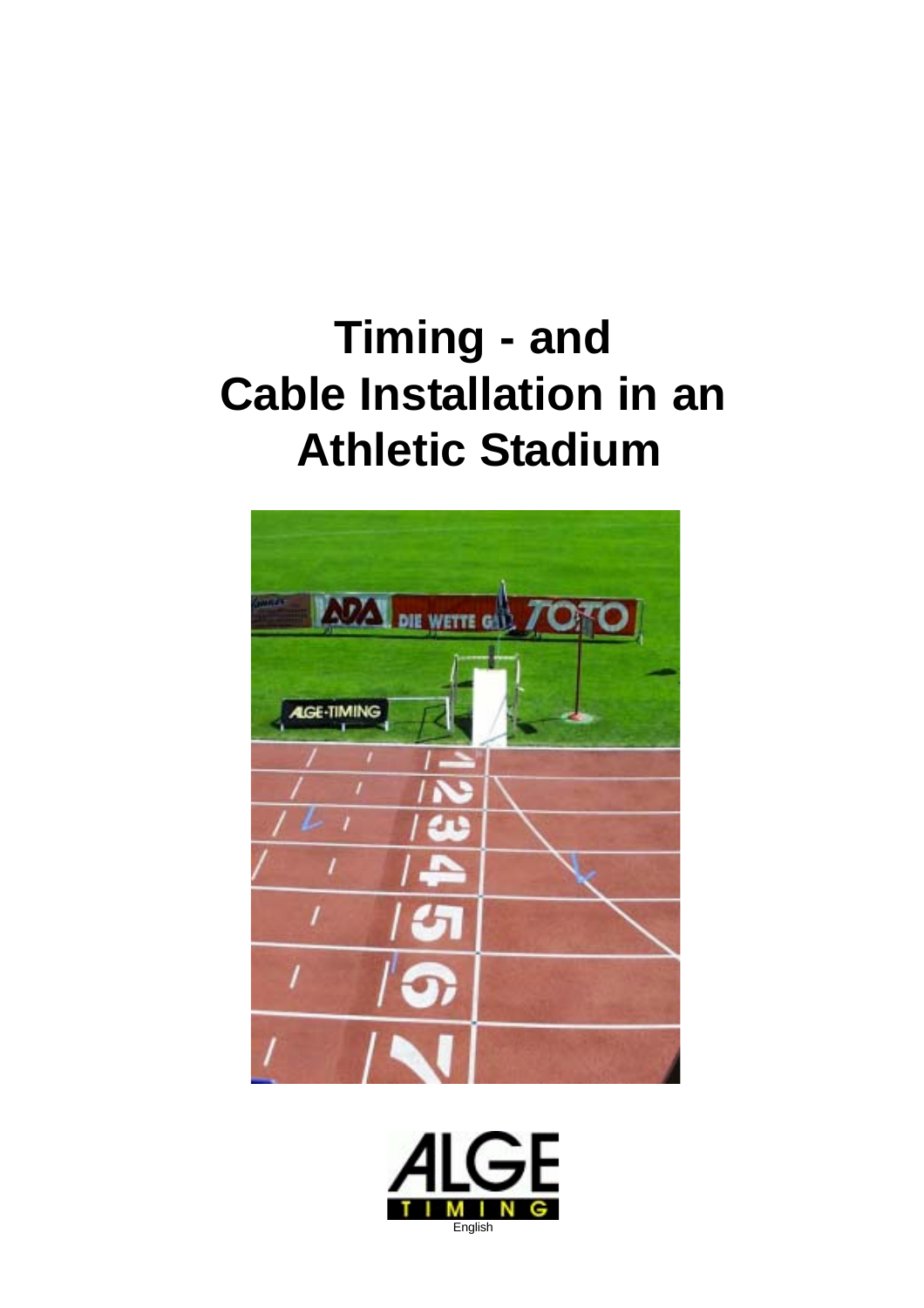

# **Table of Content**

Technical changings reserved

ALGE Timing GmbH & Co KG Rotkreuzstraße 39 A-6890 Lustenau www.alge-timing.com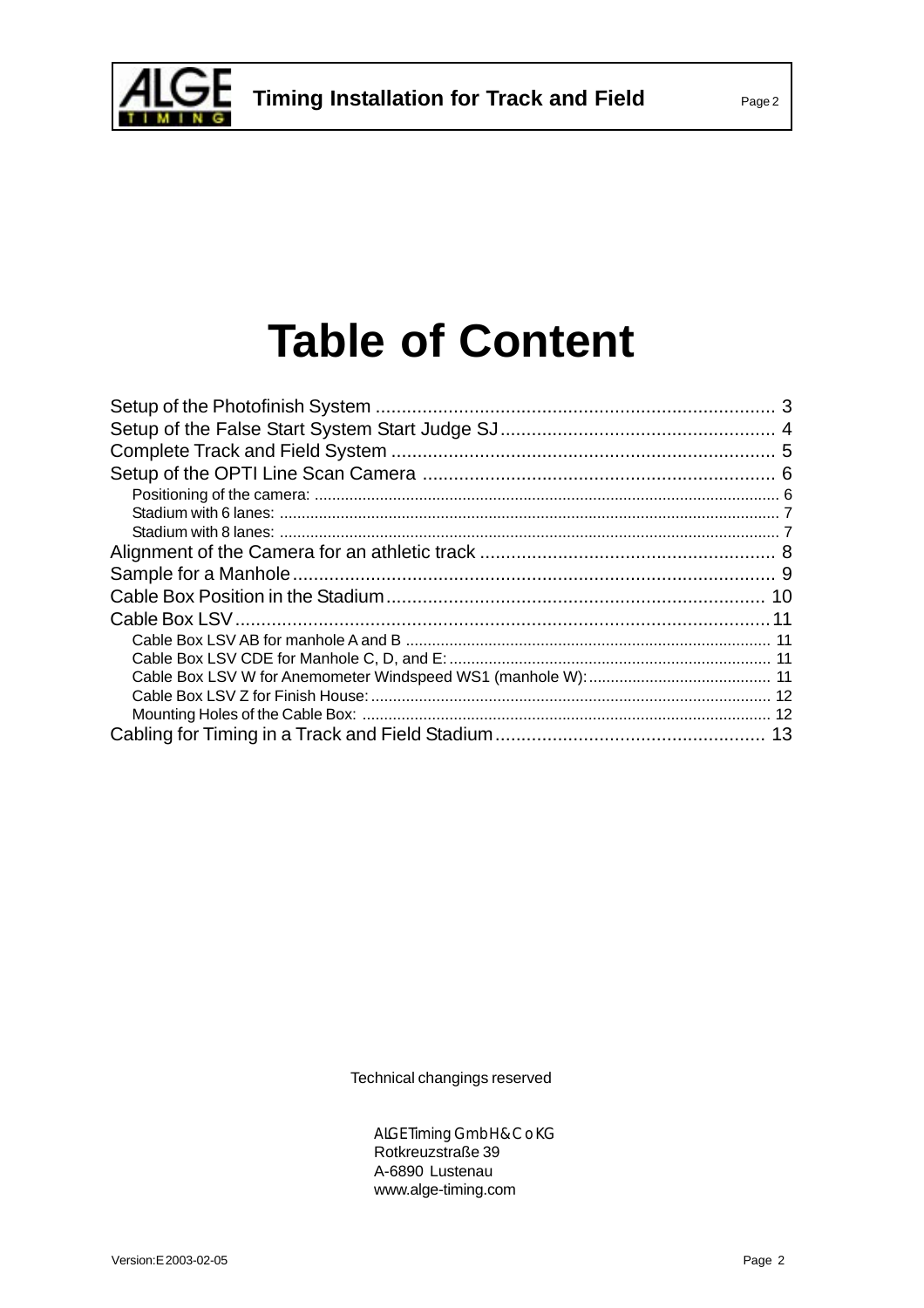<span id="page-2-0"></span>

# **Setup of the Photofinish System**

The maximum distance between OPTI Distribution Box OCD1 and OPTI Line Camera OCC1 is 100 m.

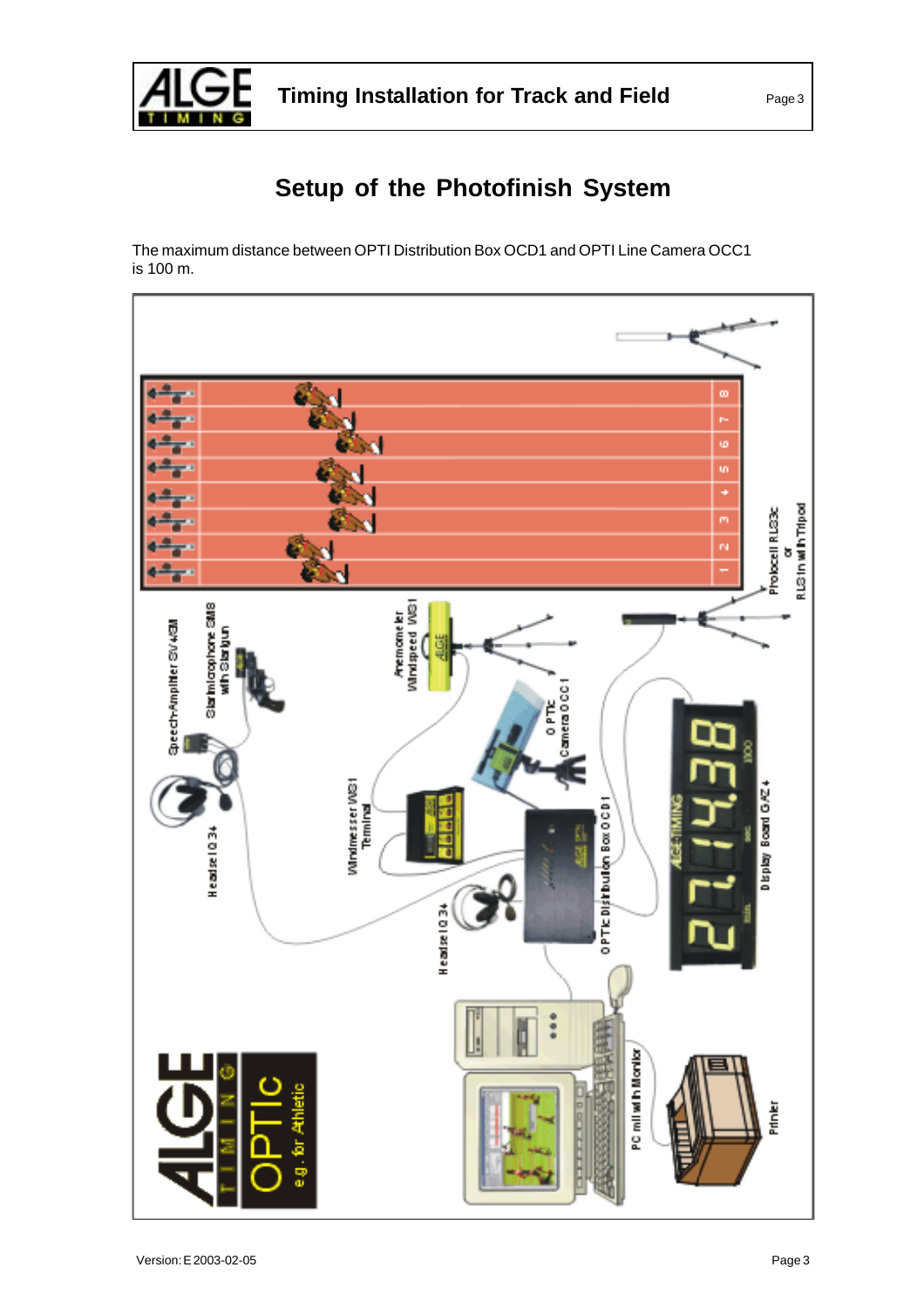<span id="page-3-0"></span>

# **Setup of the False Start System Start Judge SJ**

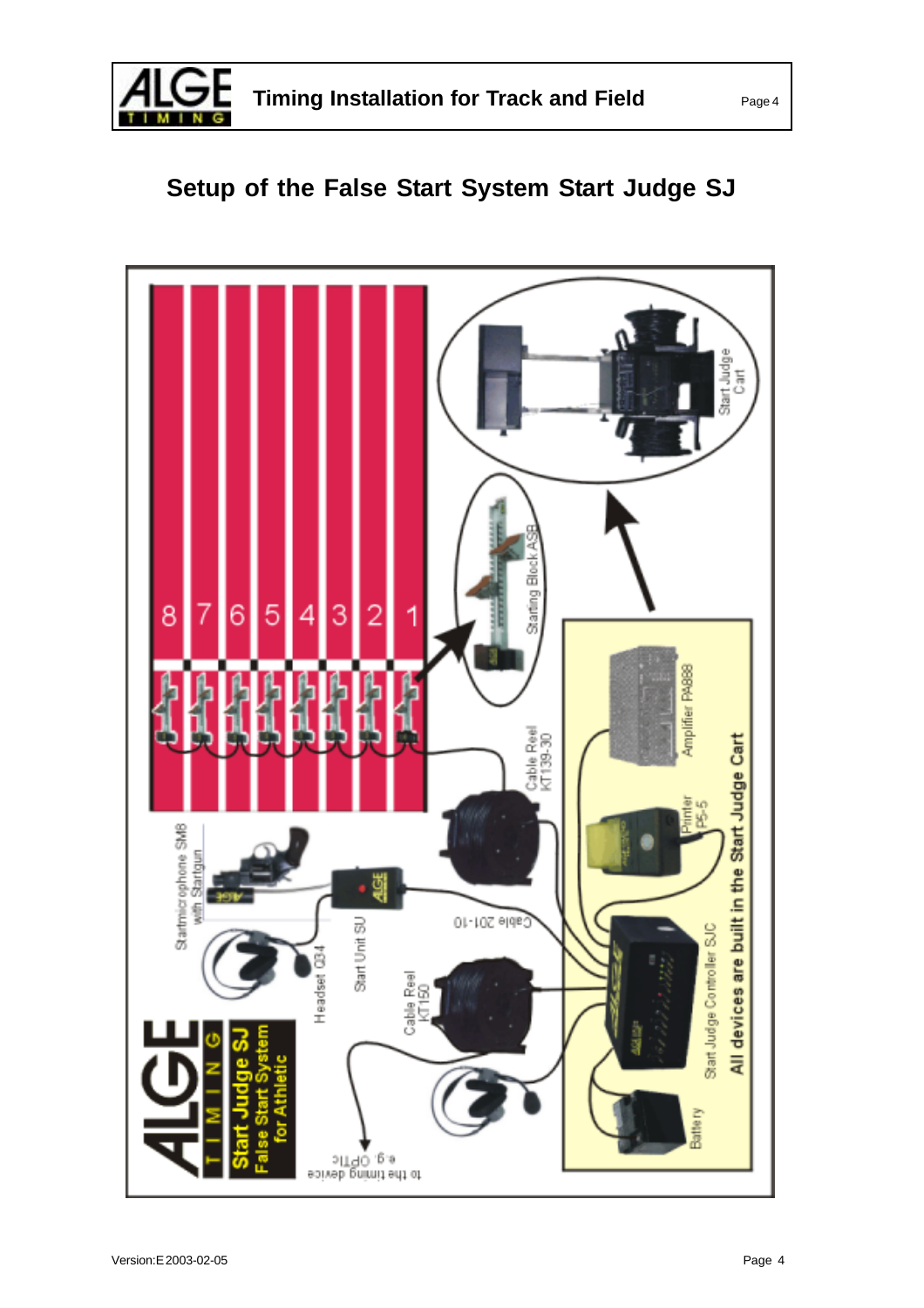<span id="page-4-0"></span>

## **Complete Track and Field System**

- **The System includes:** Timing with OPTIc and Accessories
	- False Start System Start Judge SJ
	- Infiled Display Boards
	- Big Matrix Stadium Display Board
	- PC-Network für Evaluation

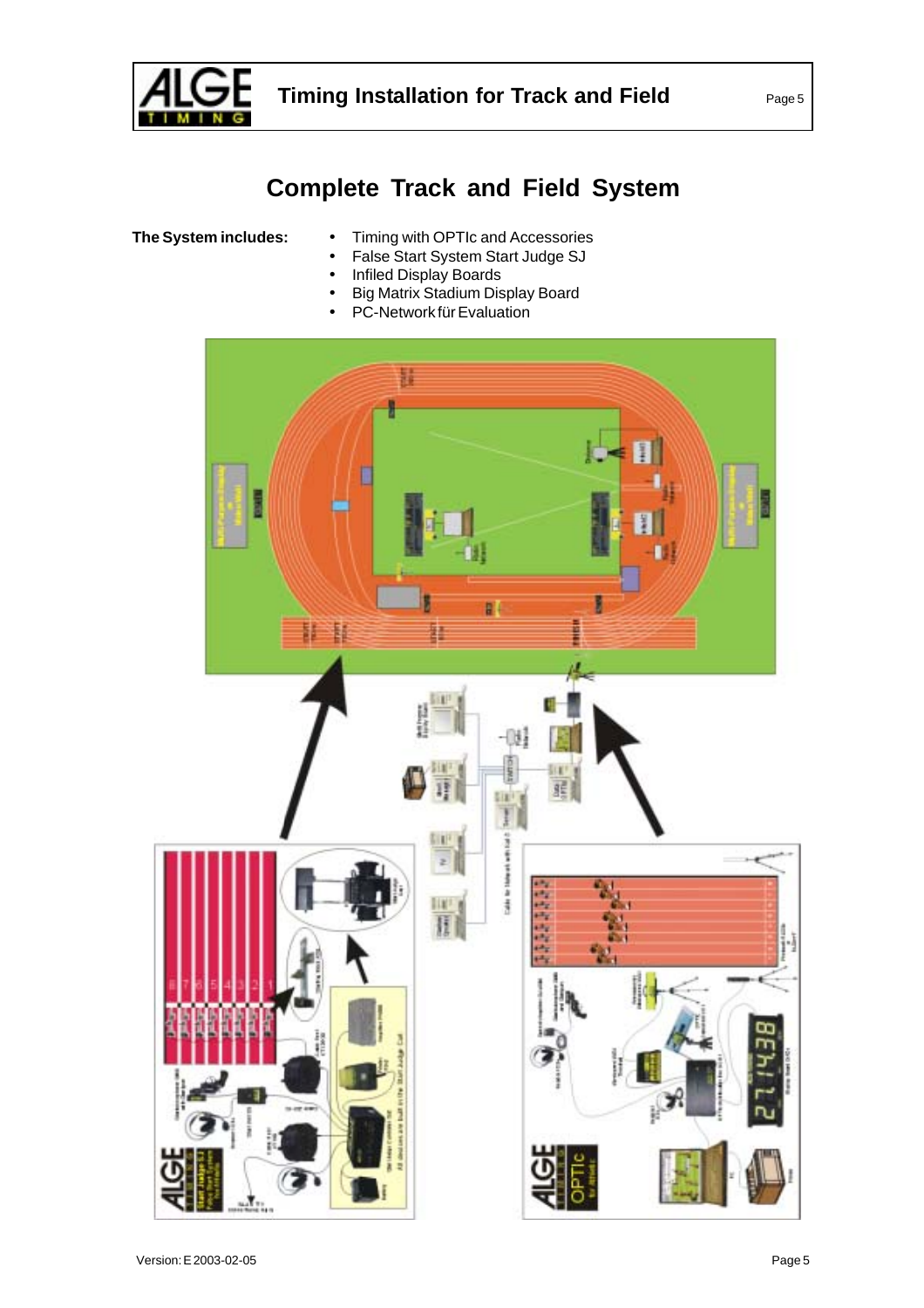<span id="page-5-0"></span>

# **Setup of the OPTI Line Scan Camera**

### **Positioning of the camera:**

The camera must be placed exact in the stretch of the finish line. The distance between the camera and the track depends on the amount of lanes and the overall width of the track. The camera should have an angle of 20° to the track at the furthest lane.

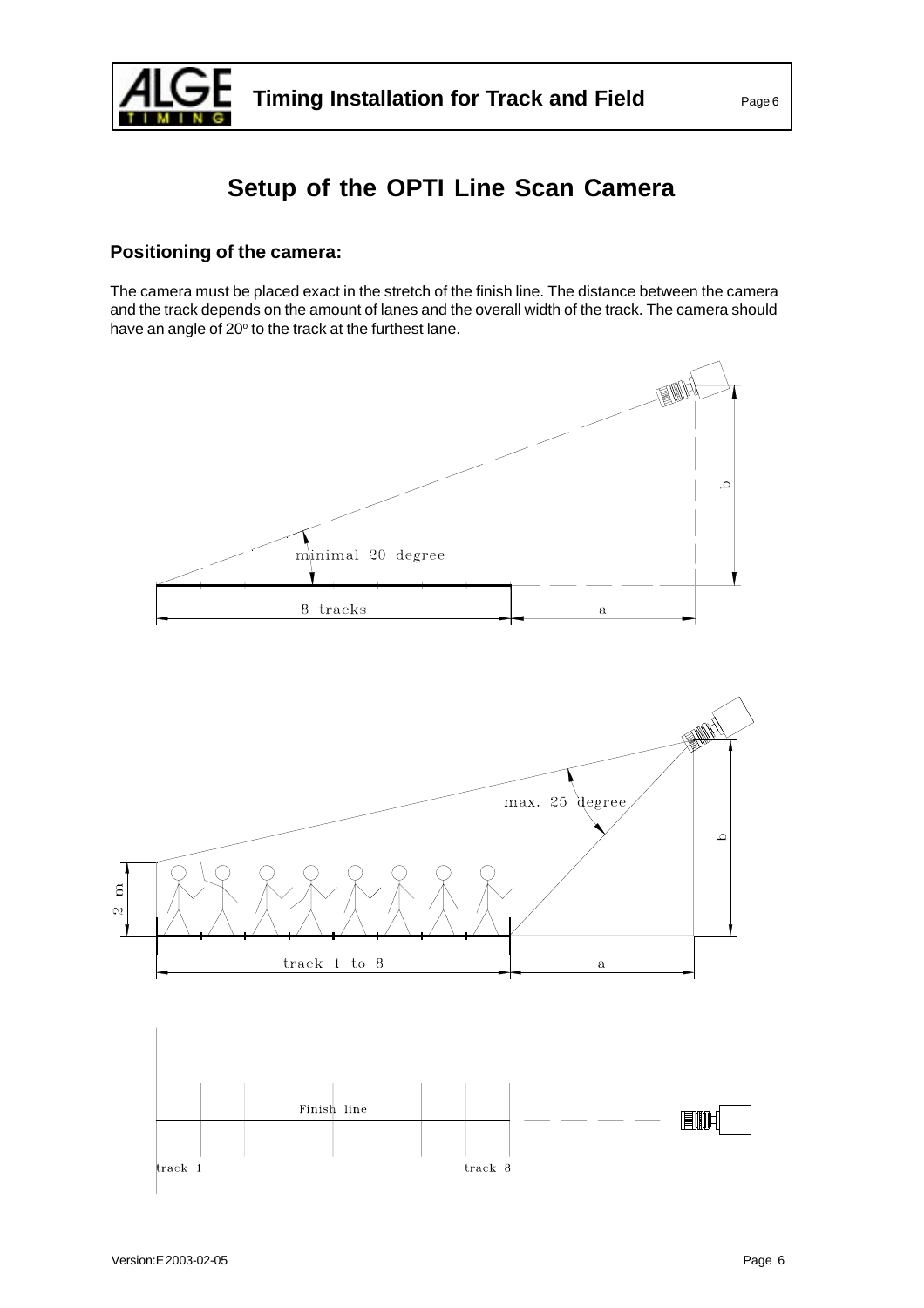<span id="page-6-0"></span>

The following table tells you witch distance the camera needs for a track stadium with 6 or 8 tracks. For a good camera position, this means a good angle to see the athletes you need to follow the instructions below.

- never use a lower angle than 20 $\degree$  from the track with the most distance to the camera (see picture on the page before).
- all tracks must be covered by the lens (you must see all tracks and a athlete on the outside track on the picture).

The following graphs are rogh calculation. It may differ depending on the objective that you use and on the resolution of the camera.

"yes" in the graph means that the camera position with the shown horizontal and vertical distance is good.

"no" in the graph means that the camera is not in a good horizontal or vertical distance. You cannot show all tracks or you have a very flat angle.

A "?" in the graph means that it will be difficult to show all 6 or 8 tracks in the picture (the angle of 25° might be too small).

A "W" in the graph means, that you will be a little bit bellow the recommended angle of 20 $^{\circ}$  from the outside track to the camera.

|            | 6 tracks       | 5 <sub>m</sub> | 6 m    | 7 m     | 8 m | 9 m |
|------------|----------------|----------------|--------|---------|-----|-----|
|            | 5 <sub>m</sub> | yes(?)         | yes    | yes (W) | no  | no  |
| vertical b | 6 m            | yes(?)         | yes    | yes     | yes | yes |
|            | 7 m            | yes (??)       | yes(?) | yes     | yes | yes |
|            | 8 m            | yes(?)         | yes(?) | yes     | yes | yes |

horithontal a

#### **Stadium with 6 lanes:**

#### **Stadium with 8 lanes:**

|            | horithontal a |          |               |     |                |         |
|------------|---------------|----------|---------------|-----|----------------|---------|
|            | 8 tracks      | 6 m      | 7 m           | 8 m | 9 <sub>m</sub> | 9 m     |
| vertical b | 6 m           | yes (??) | $yes$ (?/ $W$ | no  | no             | no      |
|            | 7 m           | no       | yes(?)        | yes | yes            | yes (W) |
|            | 8 m           | no       | yes(?)        | yes | yes            | yes     |
|            | 9 m           | no       | yes(?)        | yes | yes            | yes     |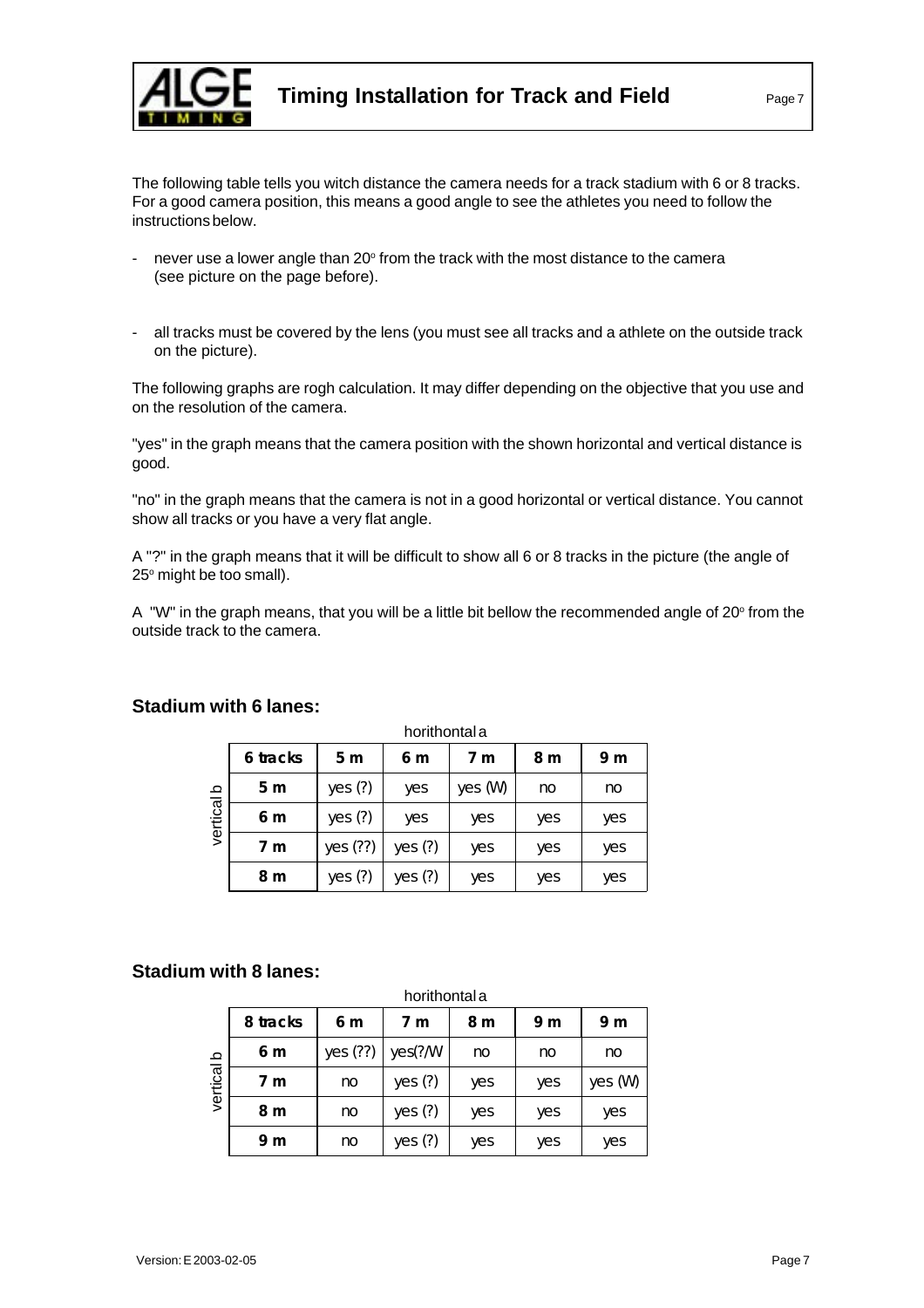<span id="page-7-0"></span>

# **Alignment of the Camera for an athletic track**

The finish line must be painted correct on the track. The intersection between finish line and track borders must be black (see drawing below). This black mark is absolutely necessary, in order to see the border between the lanes on the monitor and print out. On the monitor you see the line white and the border black. If this is not the case, you do not record the finish line and you have to adjust the camera again.



If you have the camera correct adjusted it must show the following picture in the mode "camera settings".



The background must have a white (bright) color in order to have a good contrast to the athletes. You must make sure that you can see a athlete as well on the track 1

At the monitor you see the track and the lane borders in different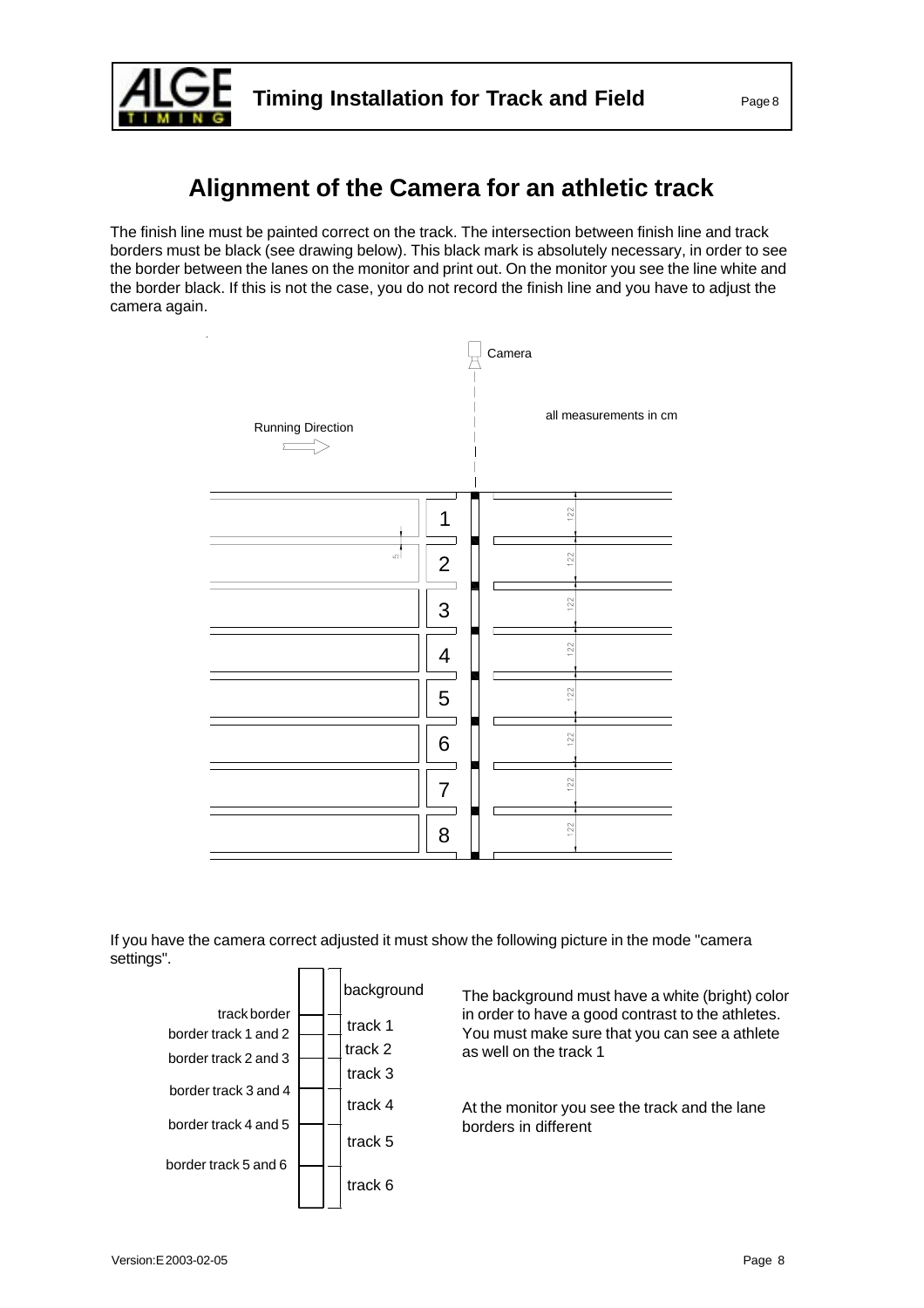<span id="page-8-0"></span>

## **Sample for a Manhole**



We recomand a mainhole like the one above<br>for your timing cable installation in your<br>athletic stadium.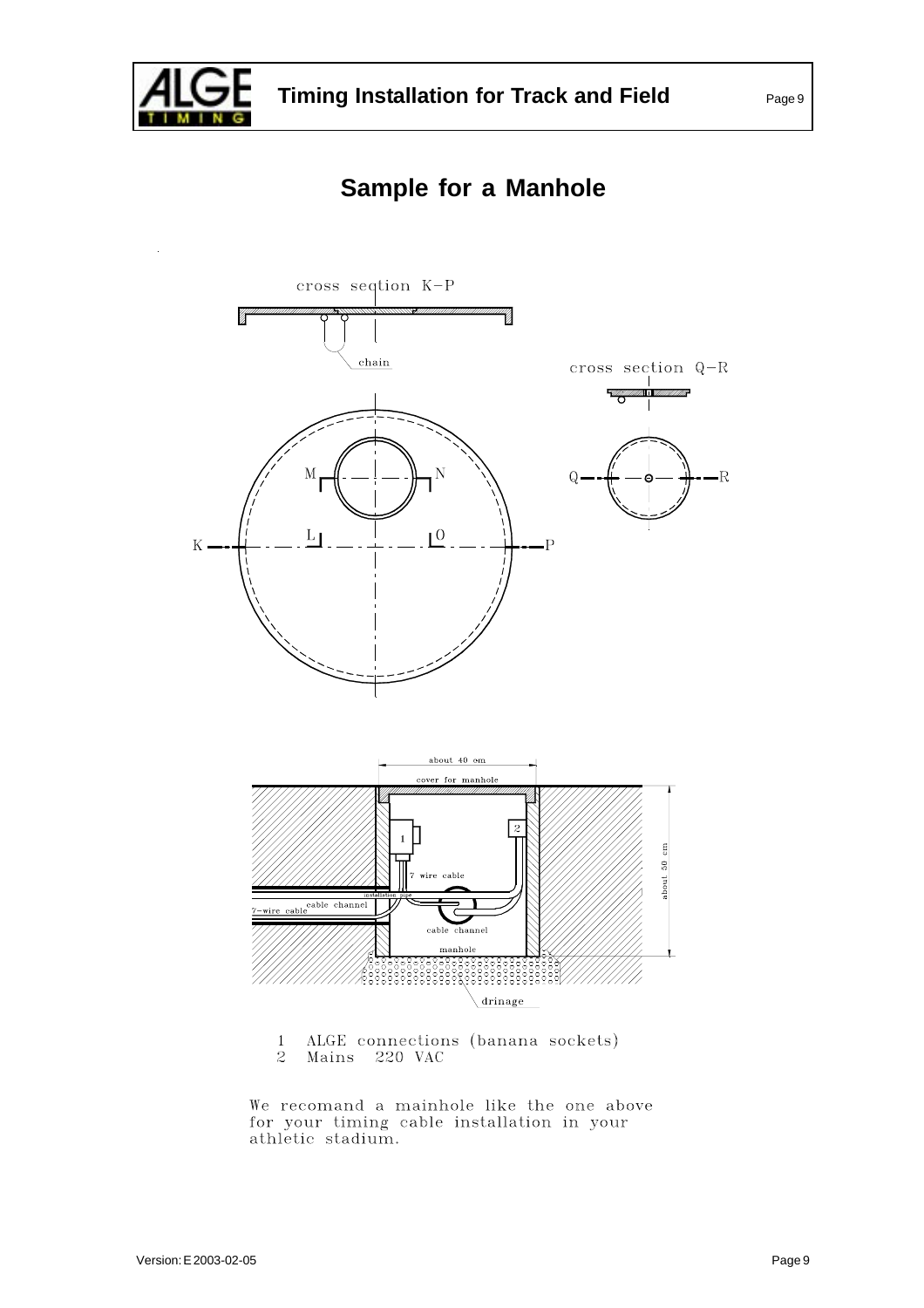<span id="page-9-0"></span>

# **Cable Box Position in the Stadium**

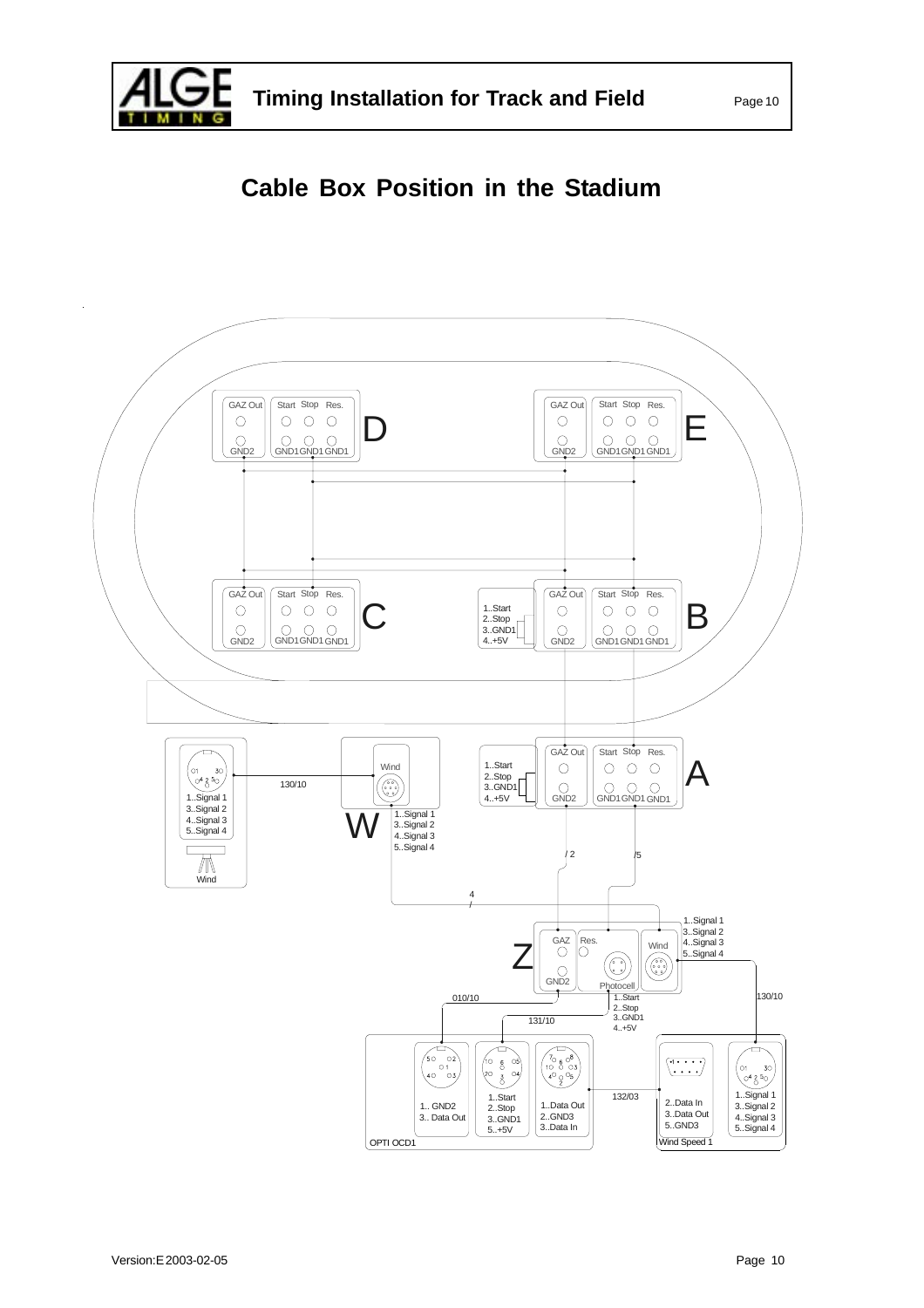<span id="page-10-0"></span>

## **Cable Box LSV**

### **Cable Box LSV AB for manhole A and B**





#### **Banana Socket for Timing Impulse:**

| Start       | green |
|-------------|-------|
| <b>Stop</b> | red   |

- 
- Reserve white

Ground 1 black (3 x)

### **Banana Socket for Display Board:**

Data yellow

Ground 2 black

#### **Amphenol Socket (4 pin) for Photocell:**

- 1 Start
- 2 Stop
- 3 Ground 1
- 4 +5V DC stabilized

### **Cable Box LSV CDE for Manhole C, D, and E:**



#### **Banana Socket for Timing Impulse:**

| Start                                   | green         |  |  |  |
|-----------------------------------------|---------------|--|--|--|
| <b>Stop</b>                             | red           |  |  |  |
| Reserve                                 | white         |  |  |  |
| Ground 1                                | black $(3 x)$ |  |  |  |
| <b>Banana Socket for Display Board:</b> |               |  |  |  |
| Data                                    | yellow        |  |  |  |
| Ground 2                                | black         |  |  |  |

### **Cable Box LSV W for Anemometer Windspeed WS1 (manhole W):**





**Amphenol Socket (7 pol) for Anemometer (only ALGE Windspeed WS1):**

- 1 Signal 1
- 2 empty
- 3 Signal 2
- 4 empty
- 5 Signal 3
- 6 empty
- 7 Signal 4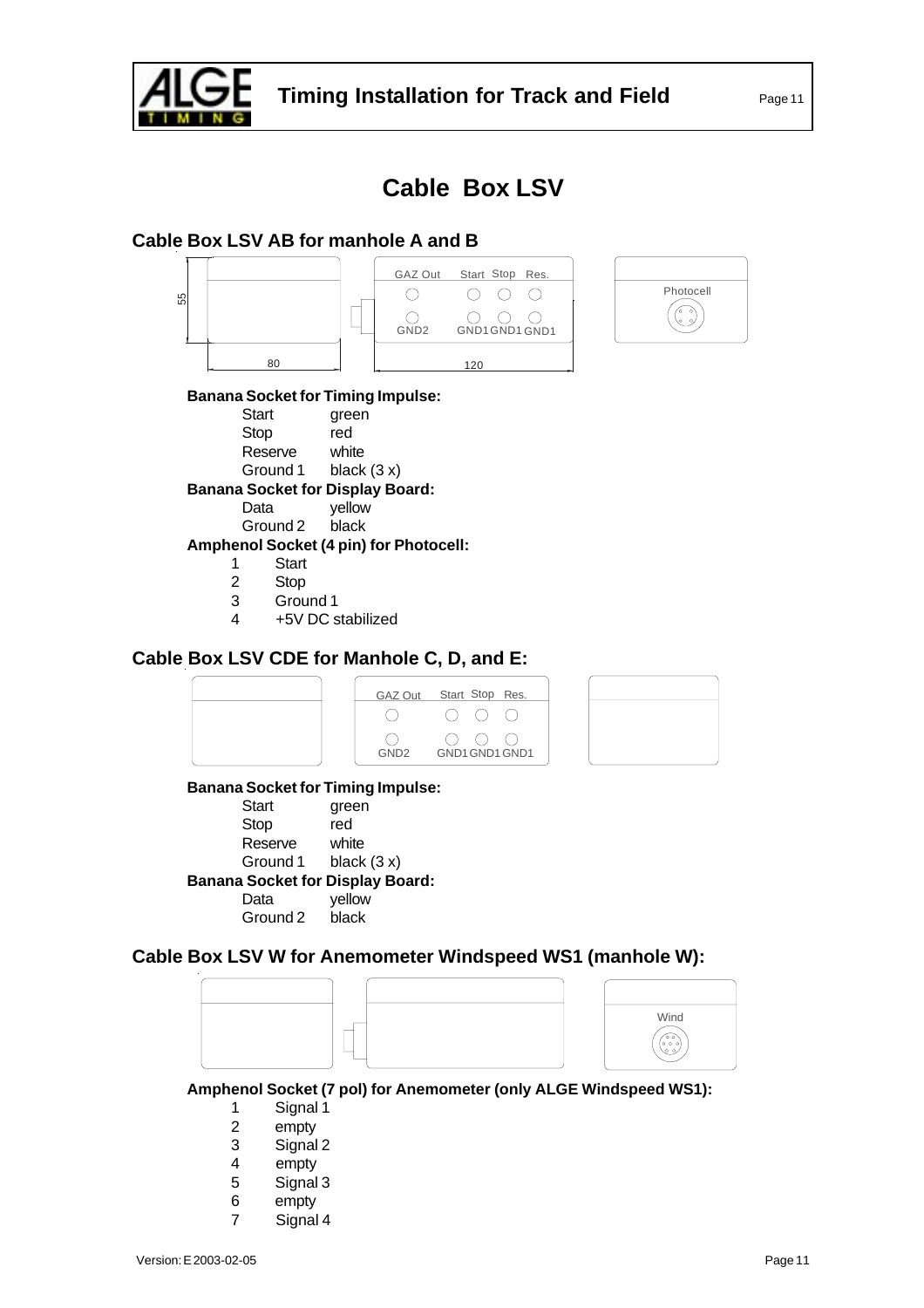<span id="page-11-0"></span>

### **Cable Box LSV Z for Finish House:**



#### **Amphenol Socket (4 pin) for Photocell:**

- 1 Start
- 2 Stop
- 3 Ground 1
- 4 +5V DC stabilized
- **Amphenol Socket (7 pol) for Anemometer (only ALGE Windspeed WS1):**
	- 1 Signal 1
	- 2 empty
	- 3 Signal 2
	- 4 empty
	- 5 Signal 3
	- 6 empty
	- 7 Signal 4

#### **Banana Socket for Display Board:**

Data yellow

Ground 2 black

### **Banana Socket for Reserve:**

Reserve white

#### **Mounting Holes of the Cable Box:**

The mounting holes are identical for all Cable Boxes (A, B, C, D, E, W and Z). Please take care that the Cable Boxes are well closed, so no water can get into the box. Be also careful where the cable enters the box. Here it must be also water proof closed. If you get water in the Cable Box it might cause troubles.